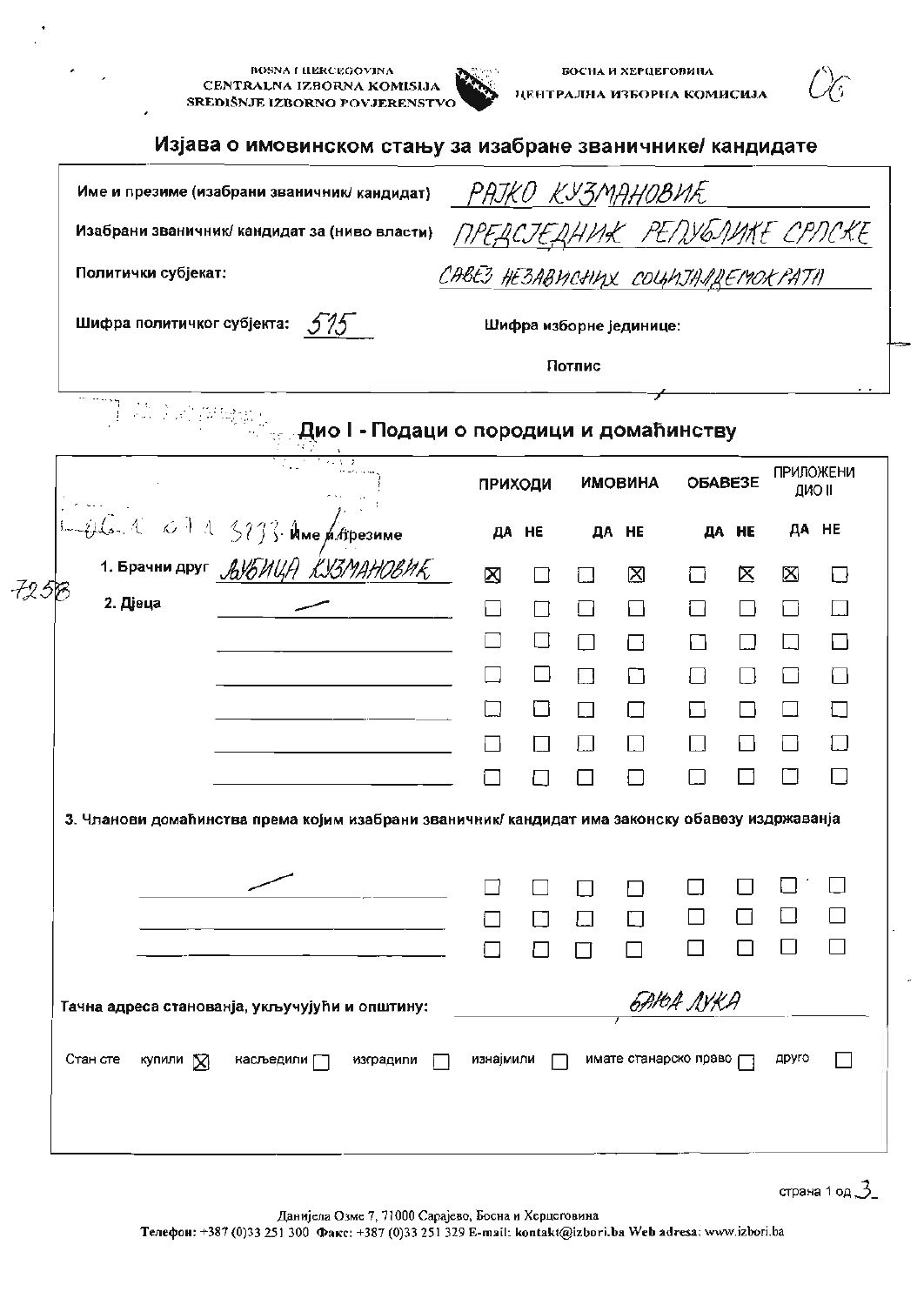## Дио II - Подаци о имовинском стању изабраног званичника/ кандидата и чланова домаћинства

Други дио изјаве о имовинском стању мора попунити изабрани званичник/ кандидат и сваки члан домаћинства за којег је у првом дијелу наведено да има приходе, имовину или обавезе.

| Врста приход                                           |                  | Период(од-до) |                         | Износ прихода (КМ)                                                                                                                                         |            |                           |
|--------------------------------------------------------|------------------|---------------|-------------------------|------------------------------------------------------------------------------------------------------------------------------------------------------------|------------|---------------------------|
|                                                        | ДА               | HE            |                         |                                                                                                                                                            |            |                           |
| 1. Плата                                               | $\Box$           |               |                         |                                                                                                                                                            |            |                           |
| 2. Пензија                                             | ⊠                |               |                         |                                                                                                                                                            | 136.000 KM |                           |
| 3. Накнада                                             | 囟                |               | 1.1.2008. - 15.11.2010. |                                                                                                                                                            | 30. OOOKM  |                           |
| 4. Комисија                                            |                  |               |                         |                                                                                                                                                            |            |                           |
| 5. Хонорар                                             |                  |               |                         |                                                                                                                                                            |            |                           |
| 6. Друго                                               | $\Box$           | П             |                         |                                                                                                                                                            |            |                           |
|                                                        |                  |               |                         | укупна вриједност                                                                                                                                          | 166.000KM  |                           |
|                                                        | ДА               | HE            |                         | вриједности већој од 5.000 КМ, у Босни и Херцеговини и у иностранству.<br>Врста имовине Подаци о имовини Држава у којој имате имовину<br>$\partial_t \chi$ |            | Вриједност(КМ)<br>280.000 |
| 1. Стан                                                | X                | ΙI            |                         |                                                                                                                                                            |            |                           |
| 2. Kyha<br>3. Земљиште                                 | П                | ⊠             |                         | 6uX                                                                                                                                                        |            | 8.000                     |
| 4. Пословни простор                                    | ⊠                | П             |                         |                                                                                                                                                            |            |                           |
| 5. Фирма                                               | $\Box$<br>$\Box$ | 囟<br>X        |                         |                                                                                                                                                            |            |                           |
| 6. Возило                                              | ⊠                | П             | METAH 2004.             | 6uX.                                                                                                                                                       |            | 20,000                    |
| 7. Обвезнице                                           | П                | 図             |                         |                                                                                                                                                            |            |                           |
| 8. Дионице                                             |                  | ⊠             |                         |                                                                                                                                                            |            |                           |
| 9. Рачун у банци                                       | ⊠                | $\Box$        | ШЕНЬА                   |                                                                                                                                                            |            | 40.000                    |
| 10. Друго                                              |                  |               |                         |                                                                                                                                                            |            |                           |
|                                                        |                  |               |                         | укупна вриједност                                                                                                                                          |            | 428.000                   |
| Херцегоивини и иностранству                            |                  |               |                         | ОБАВЕЗЕ – Наведите сва дуговања, обавезе, мјенице, кредите и јемства за такве обавезе у Босни и                                                            |            |                           |
|                                                        |                  |               |                         | Врста обавезе Име или назив повјериоца Датум измирења дуга                                                                                                 |            | Вриједност (КМ)           |
|                                                        | ДА               | HE            |                         |                                                                                                                                                            |            |                           |
| 1. Дугованја                                           |                  | ⊠             |                         |                                                                                                                                                            |            |                           |
| 2. Обавезе                                             |                  | ⊠             |                         |                                                                                                                                                            |            |                           |
| 3. Мјенице                                             | П                | ⊠             |                         |                                                                                                                                                            |            |                           |
| 4. Кредит                                              |                  | ⊠             |                         |                                                                                                                                                            |            |                           |
| 5. Јемства                                             | $\Box$           | ⊠             |                         |                                                                                                                                                            |            |                           |
|                                                        | П                | ⊠             |                         |                                                                                                                                                            |            |                           |
|                                                        |                  |               |                         | укупна вриједност                                                                                                                                          |            |                           |
|                                                        |                  |               |                         |                                                                                                                                                            |            |                           |
| 6. Друго<br>Мјесто и датум <u>божалце 27.12.2010</u> . |                  |               |                         | Подносилац изјаве:                                                                                                                                         |            |                           |

страна z од <u>г</u>